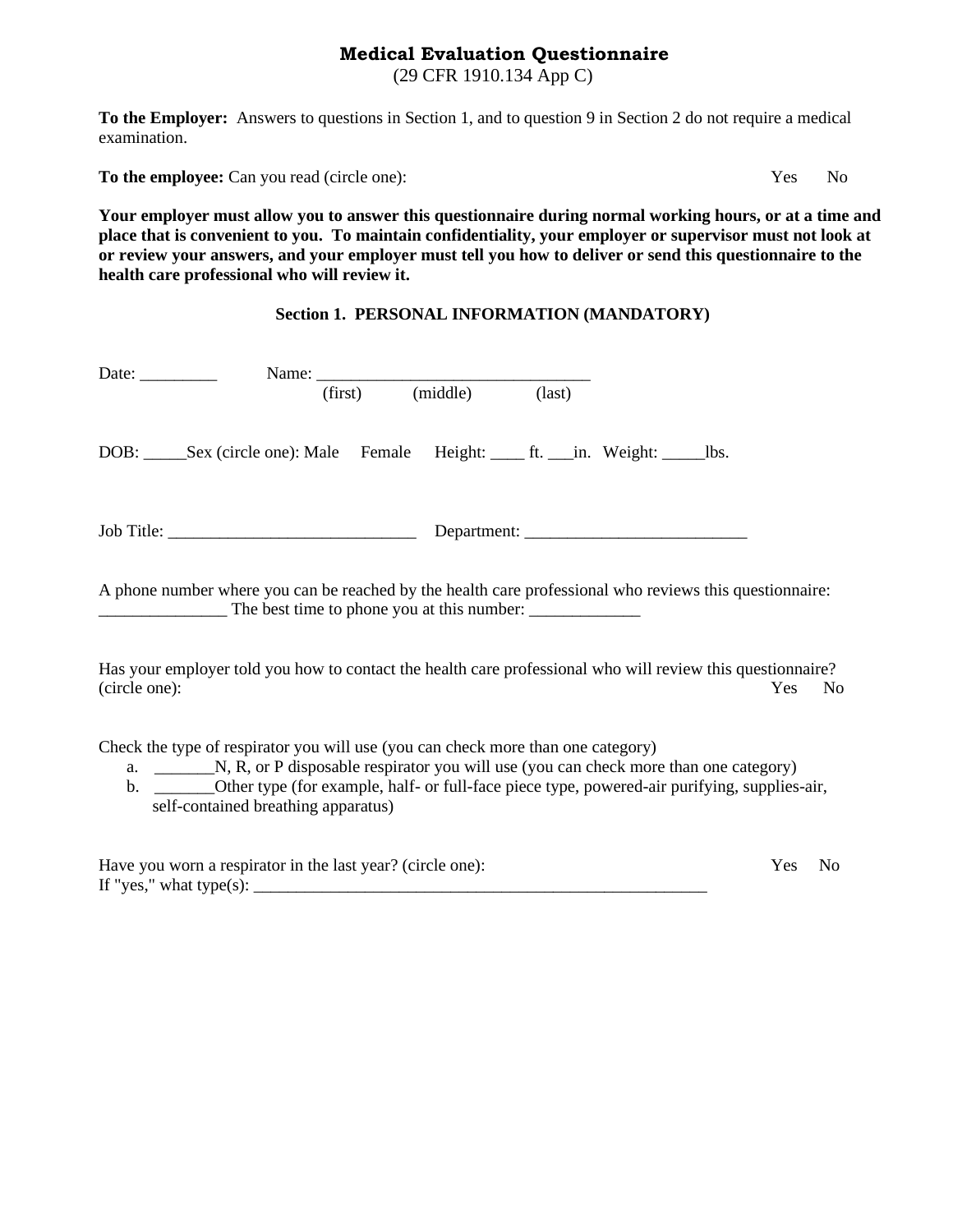## **Section 2 (MANDATORY)**

## **Questions 1 through 9 below must be answered by every employee who has been selected to use any type of respirator Please circle "yes" or "no" to the following**.

| 1. Do you currently smoke tobacco, or have you smoked tobacco in the last month:<br>2. Have you ever had any of the following conditions? | Yes | N <sub>o</sub> |
|-------------------------------------------------------------------------------------------------------------------------------------------|-----|----------------|
| a. Seizures (fits):                                                                                                                       | Yes | N <sub>o</sub> |
| b. Diabetes (sugar disease):                                                                                                              | Yes | N <sub>o</sub> |
| c. Allergic reactions that interfere with your breathing:                                                                                 | Yes | N <sub>0</sub> |
| d. Claustrophobia (fear of closed-in places):                                                                                             | Yes | N <sub>o</sub> |
| e. Trouble smelling odors:                                                                                                                | Yes | N <sub>o</sub> |
| 3. Have you ever had any of the following pulmonary or lung problems?                                                                     |     |                |
| a. Asbestosis:                                                                                                                            | Yes | N <sub>0</sub> |
| b. Asthma:                                                                                                                                | Yes | N <sub>0</sub> |
| c. Chronic bronchitis:                                                                                                                    | Yes | N <sub>0</sub> |
| d. Emphysema:                                                                                                                             | Yes | N <sub>0</sub> |
| e. Pneumonia:                                                                                                                             | Yes | N <sub>0</sub> |
| f. Tuberculosis:                                                                                                                          | Yes | N <sub>o</sub> |
| g. Silicosis:                                                                                                                             | Yes | N <sub>o</sub> |
| h. Pneumothorax (collapsed lung):                                                                                                         | Yes | N <sub>0</sub> |
| i. Lung cancer:                                                                                                                           | Yes | N <sub>0</sub> |
| j. Broken ribs:                                                                                                                           | Yes | N <sub>o</sub> |
| k. Any chest injuries or surgeries:                                                                                                       | Yes | N <sub>0</sub> |
| 1. Any other lung problem that you've been told about:                                                                                    | Yes | N <sub>o</sub> |
| 4. Do you currently have any of the following symptoms of pulmonary or lung illness?                                                      |     |                |
| a. Shortness of breath:                                                                                                                   | Yes | N <sub>0</sub> |
| b. Shortness of breath when walking fast on level ground or walking up                                                                    |     |                |
| a slight hill or incline:                                                                                                                 | Yes | No             |
| c. Shortness of breath when walking with other people at an ordinary pace                                                                 |     |                |
| on level ground:                                                                                                                          | Yes | No             |
| d. Have to stop for breath when walking at your own pace on level ground:                                                                 | Yes | No             |
| e. Shortness of breath when washing or dressing yourself:                                                                                 | Yes | N <sub>0</sub> |
| f. Shortness of breath that interferes with your job:                                                                                     | Yes | N <sub>0</sub> |
| g. Coughing that produces phlegm (thick sputum) not associated with a cold:                                                               | Yes | N <sub>o</sub> |
| h. Coughing that wakes you early in the morning:                                                                                          | Yes | No             |
| i. Coughing that occurs mostly when you are lying down:                                                                                   | Yes | N <sub>0</sub> |
| j. Coughing up blood in the last month:                                                                                                   | Yes | No             |
| k. Wheezing:                                                                                                                              | Yes | N <sub>0</sub> |
| 1. Wheezing that interferes with your job:                                                                                                | Yes | N <sub>0</sub> |
| m. Chest pain when you breathe deeply:                                                                                                    | Yes | No             |
| n. Any other symptoms that you think may be related to lung problems:                                                                     | Yes | No             |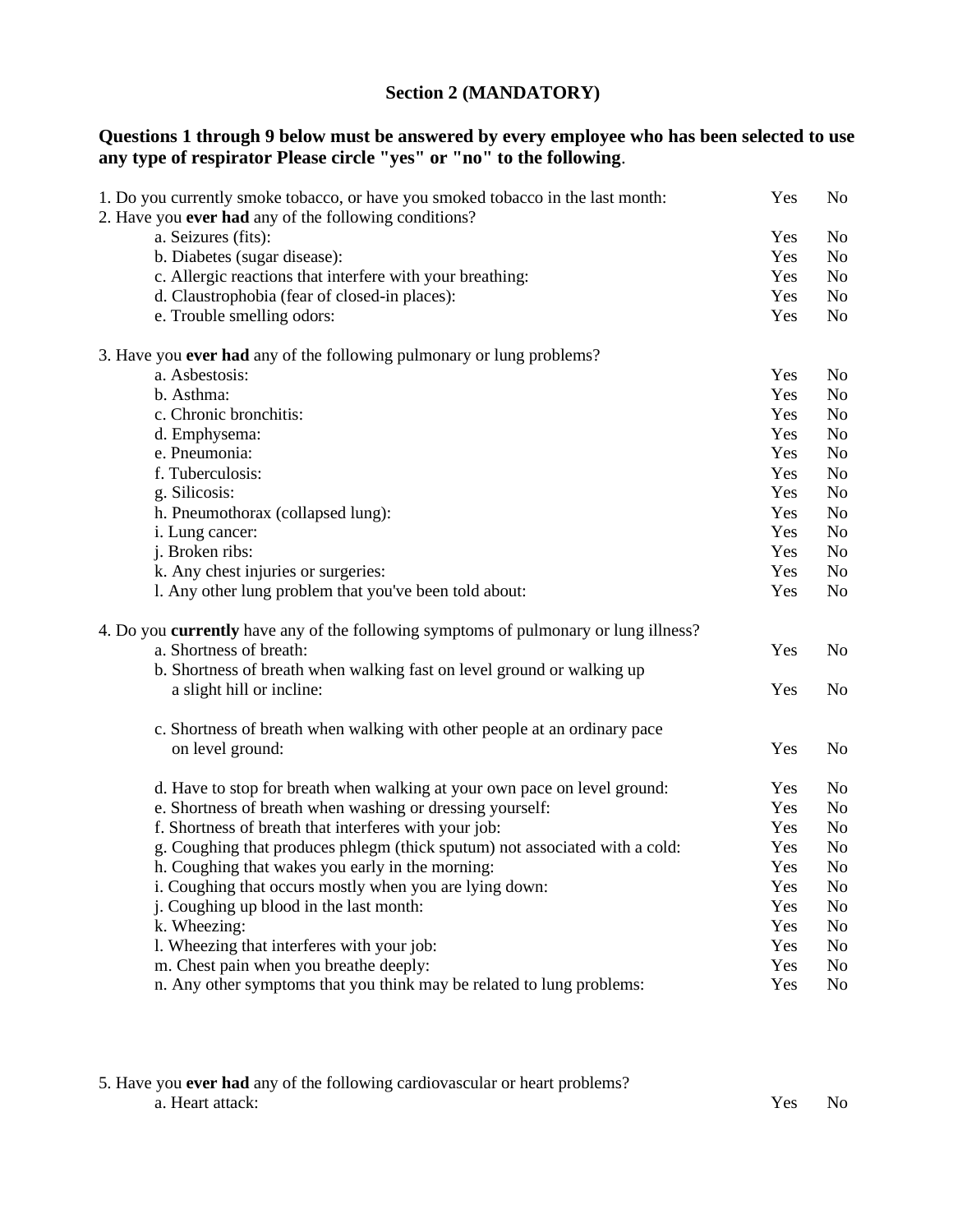| b. Stroke:                                                                                                                                                                                                                                                                                                              | Yes | N <sub>o</sub> |
|-------------------------------------------------------------------------------------------------------------------------------------------------------------------------------------------------------------------------------------------------------------------------------------------------------------------------|-----|----------------|
| c. Angina:                                                                                                                                                                                                                                                                                                              | Yes | N <sub>o</sub> |
| d. Heart failure:                                                                                                                                                                                                                                                                                                       | Yes | N <sub>o</sub> |
| e. Swelling in your legs or feet (not caused by walking):                                                                                                                                                                                                                                                               | Yes | N <sub>o</sub> |
| f. Heart arrhythmia (heart beating irregularly):                                                                                                                                                                                                                                                                        | Yes | N <sub>o</sub> |
| g. High blood pressure:                                                                                                                                                                                                                                                                                                 | Yes | N <sub>o</sub> |
| h. Any other heart problem that you've been told about:                                                                                                                                                                                                                                                                 | Yes | N <sub>o</sub> |
| 6. Have you ever had any of the following cardiovascular or heart symptoms?                                                                                                                                                                                                                                             |     |                |
| a. Frequent pain or tightness in your chest:                                                                                                                                                                                                                                                                            | Yes | N <sub>o</sub> |
| b. Pain or tightness in your chest during physical activity:                                                                                                                                                                                                                                                            | Yes | N <sub>o</sub> |
| c. Pain or tightness in your chest that interferes with your job:                                                                                                                                                                                                                                                       | Yes | N <sub>o</sub> |
| d. In the past two years, have you noticed your heart skipping or missing a beat:                                                                                                                                                                                                                                       | Yes | N <sub>o</sub> |
| e. Heartburn or indigestion that is not related to eating:                                                                                                                                                                                                                                                              | Yes | N <sub>o</sub> |
| f. Any other symptoms that you think may be related to heart or circulation problems:                                                                                                                                                                                                                                   | Yes | N <sub>o</sub> |
| 7. Do you currently take medication for any of the following problems?                                                                                                                                                                                                                                                  |     |                |
| a. Breathing or lung problems:                                                                                                                                                                                                                                                                                          | Yes | N <sub>o</sub> |
| b. Heart trouble:                                                                                                                                                                                                                                                                                                       | Yes | N <sub>o</sub> |
| c. Blood pressure:                                                                                                                                                                                                                                                                                                      | Yes | N <sub>o</sub> |
| d. Seizures (fits):<br>e. Other                                                                                                                                                                                                                                                                                         | Yes | N <sub>o</sub> |
|                                                                                                                                                                                                                                                                                                                         |     |                |
| 8. If you've used a respirator, have you ever had any of the following problems?                                                                                                                                                                                                                                        |     |                |
| (If you've never used a respirator, check the following space and go to question 9)                                                                                                                                                                                                                                     |     |                |
| a. Eye irritation:                                                                                                                                                                                                                                                                                                      | Yes | N <sub>0</sub> |
| b. Skin allergies or rashes:                                                                                                                                                                                                                                                                                            | Yes | N <sub>o</sub> |
| c. Anxiety:                                                                                                                                                                                                                                                                                                             | Yes | N <sub>o</sub> |
| d. General weakness or fatigue:                                                                                                                                                                                                                                                                                         | Yes | N <sub>o</sub> |
| e. Any other problem that interferes with your use of a respirator:                                                                                                                                                                                                                                                     | Yes | N <sub>o</sub> |
| 9. Would you like to talk to the health care professional who will review this questionnaire?                                                                                                                                                                                                                           |     |                |
| about your answers to this questionnaire:                                                                                                                                                                                                                                                                               | Yes | N <sub>o</sub> |
| Questions 10-15 below must be answered by every employee who has been selected to use either a full-<br>facepiece respirator or a self-contained breathing apparatus (SCBA). For employees who have been<br>selected to use other types of respirators (e.g.-N-95 respirators), answering these questions is voluntary. |     |                |
| 10. Have you ever lost vision in either eye (temporarily or permanently):                                                                                                                                                                                                                                               | Yes | N <sub>o</sub> |
| 11. Do you currently have any of the following vision problems?                                                                                                                                                                                                                                                         |     |                |
| a. Wear contact lenses:                                                                                                                                                                                                                                                                                                 | Yes | N <sub>o</sub> |
| b. Wear glasses:                                                                                                                                                                                                                                                                                                        | Yes | N <sub>o</sub> |
| c. Color blind:                                                                                                                                                                                                                                                                                                         | Yes | N <sub>o</sub> |
| e. Any other eye or vision problem:                                                                                                                                                                                                                                                                                     | Yes | N <sub>o</sub> |
| 12. Have you ever had an injury to your ears, including a broken eardrum?                                                                                                                                                                                                                                               | Yes | N <sub>o</sub> |
| 13. Do you currently have any of the following hearing problems?                                                                                                                                                                                                                                                        |     |                |
| a. Difficulty hearing:                                                                                                                                                                                                                                                                                                  | Yes | N <sub>o</sub> |
| b. Wear a hearing aid:                                                                                                                                                                                                                                                                                                  | Yes | N <sub>o</sub> |
| c. Any other hearing or ear problem:                                                                                                                                                                                                                                                                                    | Yes | No             |